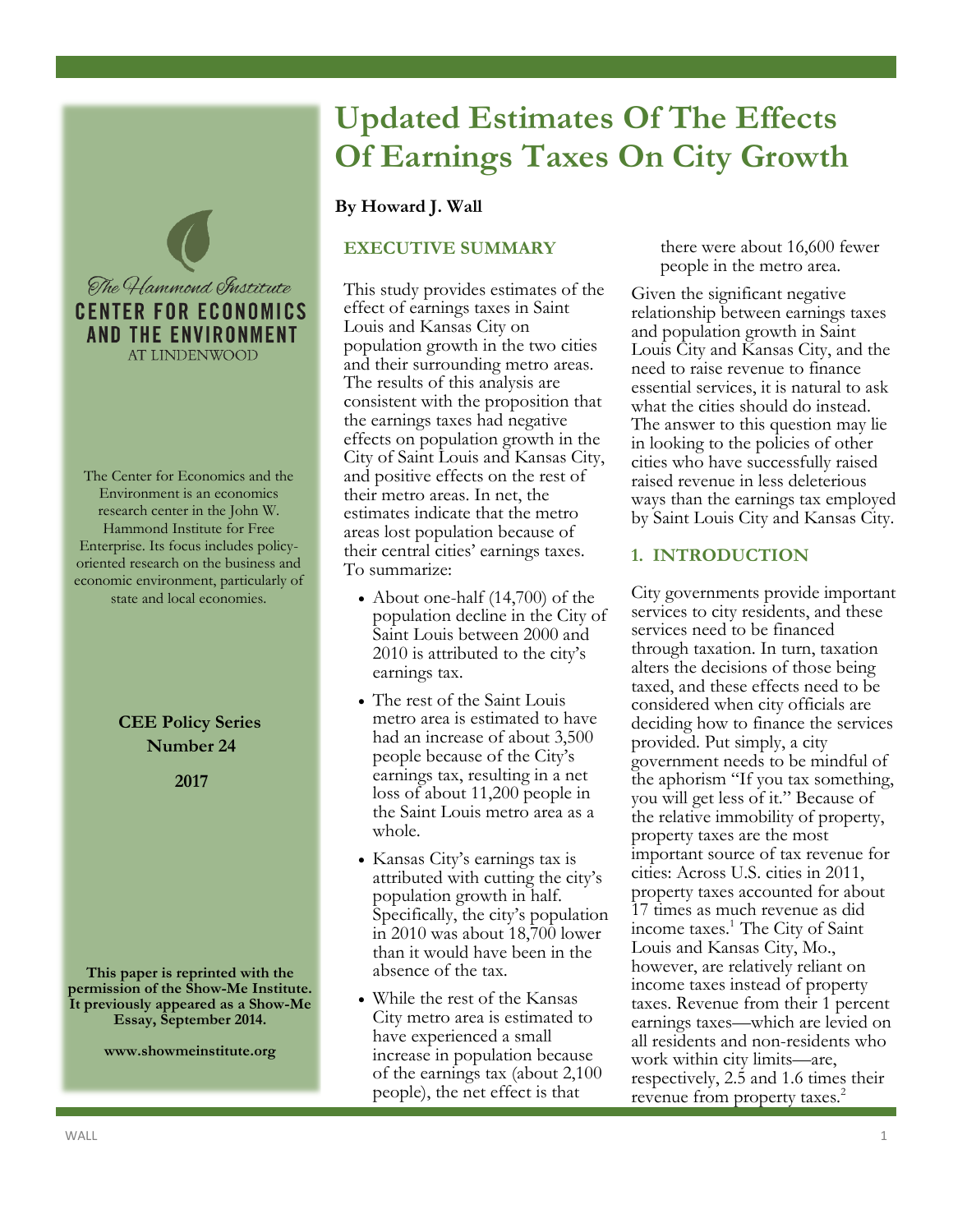There is strong evidence that the economies of Saint Louis City and Kansas City have been harmed because of the cities' relative reliance on earnings taxes. In a 2011 study that the Show-Me Institute published, I estimated that the earnings tax was responsible for about one-fourth of the population loss that Saint Louis experienced between 1990 and 2000, and for about one-third of the city's decrease in employment.<sup>3</sup> I also found that Kansas City's population would have grown twice as fast as it did over the decade, while its employment would have grown one and a half times as fast as it did. Additionally, the earnings taxes in the City of Saint Louis and Kansas City were associated with faster growth in the rest of the two cities' metro areas. Similarly, in a 2006 study, Show-Me Institute Chief Economist and University of Missouri–Columbia Economics Professor Joseph Haslag found that per capita personal income levels in Saint Louis City and Kansas City tended to be 5.6 percent lower than in the remainders of their respective metropolitan areas because of their earnings taxes.<sup>4</sup>

The purpose of this paper is to use the broadest and most recent data available to obtain updated estimates of the effects of earnings taxes on growth in the City of Saint Louis and Kansas City. Because the U.S. Census Bureau has changed how it releases its data for cities, however, only population data are available. Nonetheless, using citylevel data from the Census Bureau for the decade between 2000 and 2010 provides enough information to show that cities choosing to raise revenue through earnings-based taxes appear to have significant negative effects on growth in the taxing cities as well as their surrounding metro areas.

### **2. DATA AND ESTIMATION**

As with my previous estimation for the 1990s, I use city-level data for cities larger than 25,000 in population from the U.S. Census Bureau's decennial census. I obtained earnings tax data for as many of these cities as possible, using an analysis of local income taxes from the Tax Foundation as a guide. $5$  Earnings taxes of the sort I am interested in are levied in 11 states: Alabama, Delaware, Indiana, Kentucky, Maryland, Michigan, Missouri, New Jersey, New York, Ohio, and Pennsylvania.<sup>6</sup> Kentucky had to be excluded from the data because its largest city, Louisville, merged with its county during the decade, so its data for 2010 were not comparable to those for 2000.<sup>7</sup> Maryland was also excluded because there was insufficient data for cities other than Baltimore. Despite these exclusions, the resulting data set includes 185 cities, 79 of which have

earnings taxes.<sup>8</sup> The 19 Missouri cities included in the data set are listed in Table 1, which provides their populations in 2000 and 2010, along with their population growth rates over the decade. Note that the City of Saint Louis and Kansas City are the only Missouri cities that impose earnings taxes.

The empirical model that I estimated with this data is:

$$
\begin{aligned} \mathbf{\dot{N}}_{i} &= \alpha_{s} + \beta t_{i} + \gamma T_{i} + \omega T_{i}^{2} \\ &+ \lambda N_{i} + \delta D_{i} + \rho (N_{i} \times D_{i}) \\ &+ \sigma S_{i} + \theta M_{i} + \varepsilon_{i}, \end{aligned}
$$

for which the dependent variable is *Ni* , the percentage change in population for city *i*. The tax variables are *t<sup>i</sup>* (city *i*'s earnings tax rate) and  $T_i$  (the difference between the tax rate in the largest city in the metropolitan area and city *i*'s tax rate).<sup>9</sup> To isolate the effects of these tax variables, the estimation needs

| Table 1. Population Growth in Missouri Cities, 2000-2010 |                        |                    |                    |                          |  |  |  |
|----------------------------------------------------------|------------------------|--------------------|--------------------|--------------------------|--|--|--|
| City                                                     | <b>Metro Area</b>      | Population<br>2000 | Population<br>2010 | Population<br>Growth (%) |  |  |  |
| O'Fallon                                                 | Saint Louis            | 46,169             | 79,329             | 71.8                     |  |  |  |
| Lee's Summit                                             | Kansas City            | 70,700             | 91,364             | 29.2                     |  |  |  |
| Columbia                                                 | Columbia               | 84,531             | 108,500            | 28.4                     |  |  |  |
| Liberty                                                  | Kansas City            | 26,232             | 29,149             | 11.1                     |  |  |  |
| Joplin                                                   | Joplin                 | 45,504             | 50,150             | 10.2                     |  |  |  |
| <b>Blue Springs</b>                                      | Kansas City            | 48,080             | 52,575             | 9.3                      |  |  |  |
| Saint Charles                                            | Saint Louis            | 60,321             | 65,794             | 9.1                      |  |  |  |
| Jefferson City                                           | Jefferson City         | 39,636             | 43,079             | 8.7                      |  |  |  |
| Cape Girardeau                                           | Cape Girardeau-Jackson | 35,349             | 37,941             | 7.3                      |  |  |  |
| Maryland Heights                                         | Saint Louis            | 25,756             | 27,472             | 6.7                      |  |  |  |
| Springfield                                              | Springfield            | 151,580            | 159,498            | 5.2                      |  |  |  |
| Kansas City                                              | Kansas City            | 441,545            | 459,787            | 4.1                      |  |  |  |
| Saint Joseph                                             | Saint Joseph           | 73,990             | 76,780             | 3.8                      |  |  |  |
| Independence                                             | Kansas City            | 113,288            | 116,830            | 3.1                      |  |  |  |
| Saint Peters                                             | Saint Louis            | 51,381             | 52,575             | 2.3                      |  |  |  |
| Chesterfield                                             | Saint Louis            | 46,802             | 47,484             | 1.5                      |  |  |  |
| Kirkwood                                                 | Saint Louis            | 27,324             | 27,540             | 0.8                      |  |  |  |
| Hazelwood                                                | Saint Louis            | 26,206             | 25,703             | $-1.9$                   |  |  |  |
| Saint Louis                                              | Saint Louis            | 348,189            | 319,294            | $-8.3$                   |  |  |  |
| Source: U.S. Census Bureau.                              |                        |                    |                    |                          |  |  |  |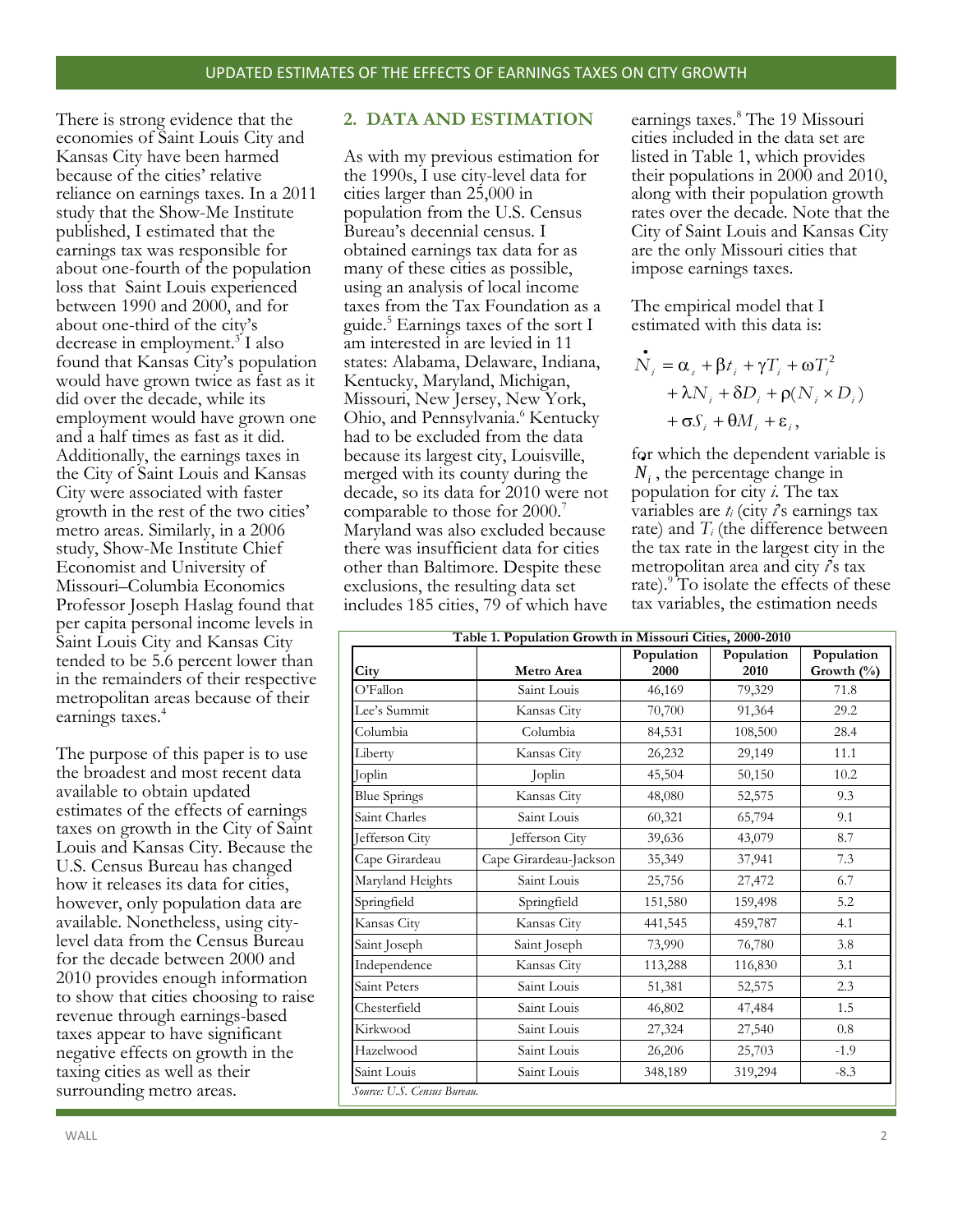to control for differences in growth that had nothing to do with earnings taxes. For instance, growing cities have tended to become denser over time while their surrounding metro areas became more sprawling as smaller, outlying parts of the metro area grew faster than the metro area as a whole.<sup>10</sup> To control for the first part of this trend—called agglomeration—the model includes the initial population levels and population densities for each city (*N<sup>i</sup>* and *Di*, respectively), along with their interaction  $(N_i \times D_i)$ . To control for the second part of this trend—suburban sprawl—the model includes each city's initial share of total metro area population (*Si*). Another long-term trend in city growth that needs to be controlled for is the decline in manufacturing as a source of employment. To do so, the model includes the share of employment that was in

manufacturing in 2002 ( *Mi* ), the closest year to 2000 for which data were available. Finally, there are many trends that occur at the state and regional level which need to be controlled for—such as population shifts toward the Sun Belt, changes in state-level tax and other policies—that are difficult or impossible to measure or even to observe. To capture the effects of these trends, which should be common for all cities within a state, the model includes state dummy variables (α*s*).

The empirical model here has an important innovation over my earlier study in that it allows for *Ti*, the intra-metro tax differential, to have a non-linear effect. That is, we might expect that the earnings tax in a central city has two opposing effects on population growth in the rest of the metro area. The first

effect is that the tax creates an incentive for people to locate outside of the central city but within the metro area. The second effect is that, by harming the vitality of the central city, the tax makes the metro area as a whole a less attractive place to live and work. In other words, the earnings tax in the central city of a metro area might have a negative effect on overall metro area growth.<sup>11</sup> The quadratic specification of  $T_i$  will capture how the relative sizes of these two effects can depend on the level of *Ti*.

Table 2 presents the results from estimating the full model described previously. According to these estimates, each percentage point of the earnings tax rate is associated with a 4.2 percentage point decrease in the population growth rate of the taxing city. This negative coefficient is statistically significant and

| <b>Table 2. Estimation Results</b>                               |                                                          |                                             |                         |         |  |  |  |
|------------------------------------------------------------------|----------------------------------------------------------|---------------------------------------------|-------------------------|---------|--|--|--|
| Role                                                             | Variable (notation)                                      | Parameter                                   | Coefficient t-statistic |         |  |  |  |
| Effect on the city levying Earnings tax rate $(t_i)$<br>the tax  |                                                          | β                                           | $-4.226**$              | $-2.48$ |  |  |  |
| Effect on cities in the<br>same metro area as the<br>taxing city | Intra-metro tax differential $(T_i)$                     | γ                                           | 1.108                   | 0.35    |  |  |  |
|                                                                  | Intra-metro tax differential squared $(T_i^2)$           | $\omega$                                    | $-0.959$                | $-1.03$ |  |  |  |
| Agglomeration effects                                            | Initial population $(N_i)$                               | λ                                           | $-1.583$                | $-1.48$ |  |  |  |
|                                                                  | Initial density $(D_i)$                                  | $\delta$                                    | $-10.509$               | $-0.25$ |  |  |  |
|                                                                  | Interaction of population and density $(N_i \times D_i)$ | $\mathcal{O}$                               | $6.750*$                | 1.70    |  |  |  |
| Suburban sprawl                                                  | Initial share of metro population $(S_i)$                | $\sigma$                                    | $-0.141**$              | $-2.37$ |  |  |  |
| Decline of<br>manufacturing                                      | Initial manufacturing share $(M_i)$                      | $\theta$                                    | $-0.287$                | $-1.41$ |  |  |  |
| Significance of the intra-<br>metro tax differential             | Test of the joint significance of $\gamma$ and $\omega$  | $F(2,168) = 2.53;$<br>$Prob > F = 0.0827$ * |                         |         |  |  |  |
| Explanatory power                                                | $R^2$                                                    | 0.259                                       |                         |         |  |  |  |

*Standard errors are corrected for heteroskedasticity. Statistical significance at the 5 percent and 10 percent levels are indicated by a double or single asterisk, respectively. The estimates of the state dummy variables, which are statistically significant, are suppressed for space considerations.*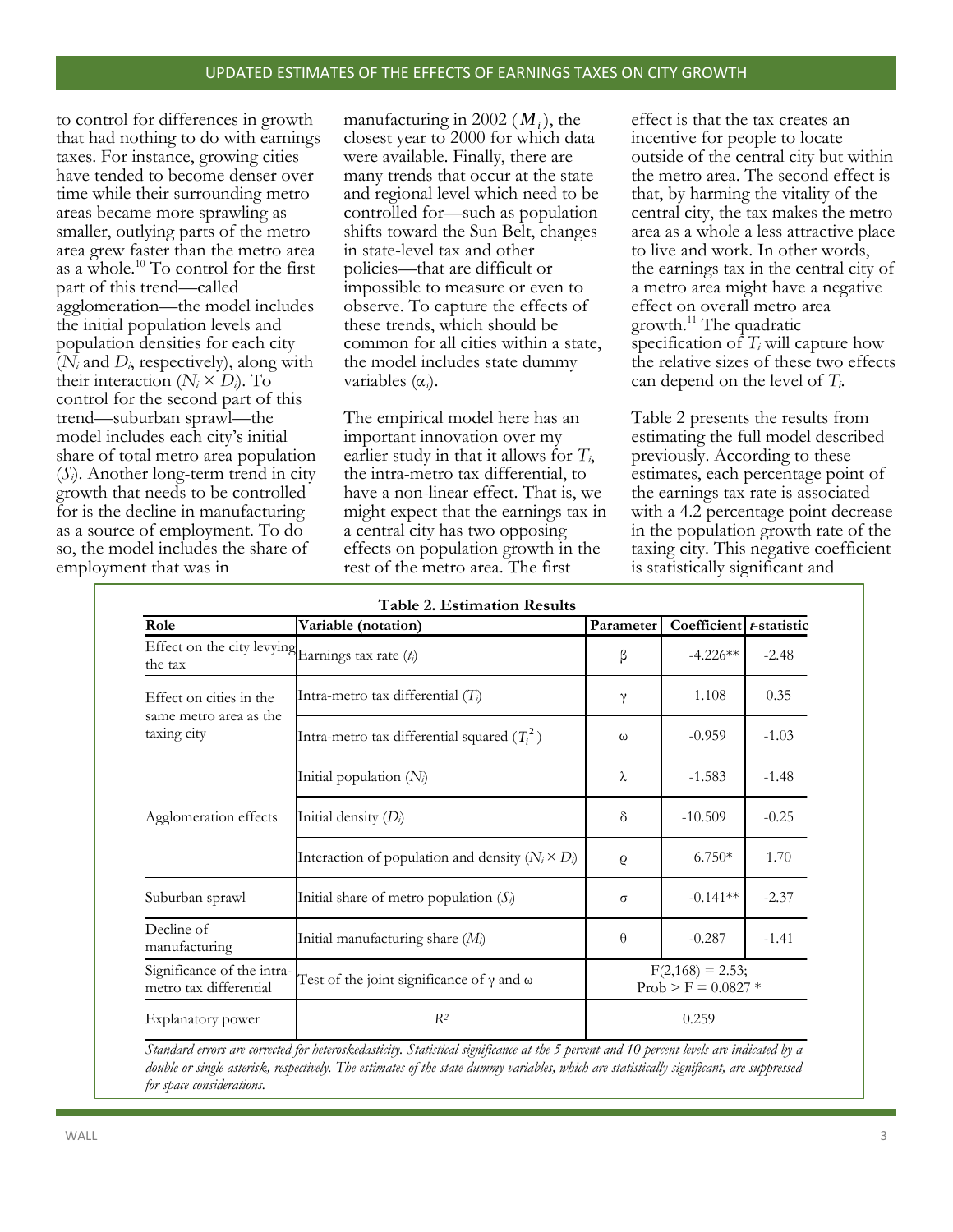consistent with the notion that you get less of something if you tax it. The practical significance of this effect for Kansas City and the City of Saint Louis is discussed in the next section. Note that, because the intra-metro tax differential is allowed by the model to have a nonlinear effect, the statistical significance of the coefficients on *T<sup>i</sup>* and  $T_i^2$  must be tested jointly rather than on their own. According to a test of joint significance, the results indicate that the intra-metro tax differential has a statistically significant effect on a city's population growth. Specifically, for the case in which the central city levies an earnings tax but other places in the metro area do not, a tax rate below 1.16 percent is associated with higher population growth in the rest of the metro area, and a tax rate above 1.16 percent is associated with lower population growth.

In addition to allowing for a nonlinear effect for the intra-metro tax differential, the empirical model differs from the one I used in my earlier study. Specifically, my previous estimation included neither a city's shares of metro population nor a variable controlling for the interaction between population and density. In the interest of full disclosure of the effects that these modifications have on the estimation, I have included an appendix showing the estimation with the full model, with a linear intra-metro tax differential effect, and with only the variables included in my earlier study. In short, the full model and the model with a linear effect for *T<sup>i</sup>* are statistically indistinguishable from each other, although the latter model yields even larger negative effects for earnings taxes; $^{12}$  and, although the model stripped of the additional variables finds a smaller negative

effect for earnings taxes, this is because of specification bias.<sup>13</sup>

### **3. RESULTS APPLIED TO SAINT LOUIS CITY AND KANSAS CITY**

According to the results in Table 2, a city earnings tax of 1 percent, as in the City of Saint Louis and Kansas City, is associated with a 4.2 percentage point reduction in population growth. That is, just more than half (14,700 people) of the City of Saint Louis' population decline of 8.3 percent (28,900 people) might be attributed to the city's earnings tax. For Kansas City, the estimates indicate that population growth would have been 8.4 percent (36,900 people) instead of 4.1 percent (18,200) if the city did not have an earnings tax—a loss of 18,700 people over the decade.

In addition to the negative effects in the City of Saint Louis and in Kansas City, the earnings taxes are associated with slightly higher population growth in the rest of the two metro areas. If the City of Saint Louis and Kansas City did not have earnings taxes, the results suggest that the rest of their respective metro areas would have seen population growth that was about 0.15 percentage points ( $\gamma + \omega$ ) higher. Although statistically significant, this effect is small because: (1) any population shift out of the central city is spread thinly over the entire metro area, and (2) there appears to be a secondary effect by which the entire region suffers from a central city's earnings tax.

Applying the estimated effects of the intra-metro tax differential, the results indicate a 3,500-person gain in population in the Saint Louis metro area outside the City of Saint Louis, and a gain of 2,100 persons

in the Kansas City metro area outside the city of Kansas City.<sup>14</sup> Because these gains are smaller in absolute terms than the losses in the central cities, earnings taxes are associated with net population losses for each metro area as a whole. For the Saint Louis metro area, the estimated population loss associated with the earnings tax is 11,200 people (0.4 percent of the 2000 total). For the Kansas City metro area, the estimated population loss from the earnings tax is 16,600 people (0.9 percent of the 2000 total). To put these estimates into perspective, note that the populations of the Saint Louis and Kansas City metro areas grew by 114,209 and 199,296, respectively, between 2000 and 2010. According to these estimates, therefore, if their central cities did not impose earnings taxes, population growth would have been about 10 percent higher in the Saint Louis metro area and slightly more than 8 percent higher in the Kansas City metro area.

#### **4. SUMMARY AND CONCLUSIONS**

This study provides updated estimates of the effect of earnings taxes in Saint Louis and Kansas City on population growth in the cities and their surrounding metro areas. My estimates are consistent with the proposition that the earnings taxes had negative effects on growth in the City of Saint Louis and Kansas City, and positive effects on the rest of their metro areas. In net, the estimates indicate that the metro areas lost population because of their central cities' earnings taxes. To summarize:

• About one half (14,700) of the population decline in the City of Saint Louis between 2000 and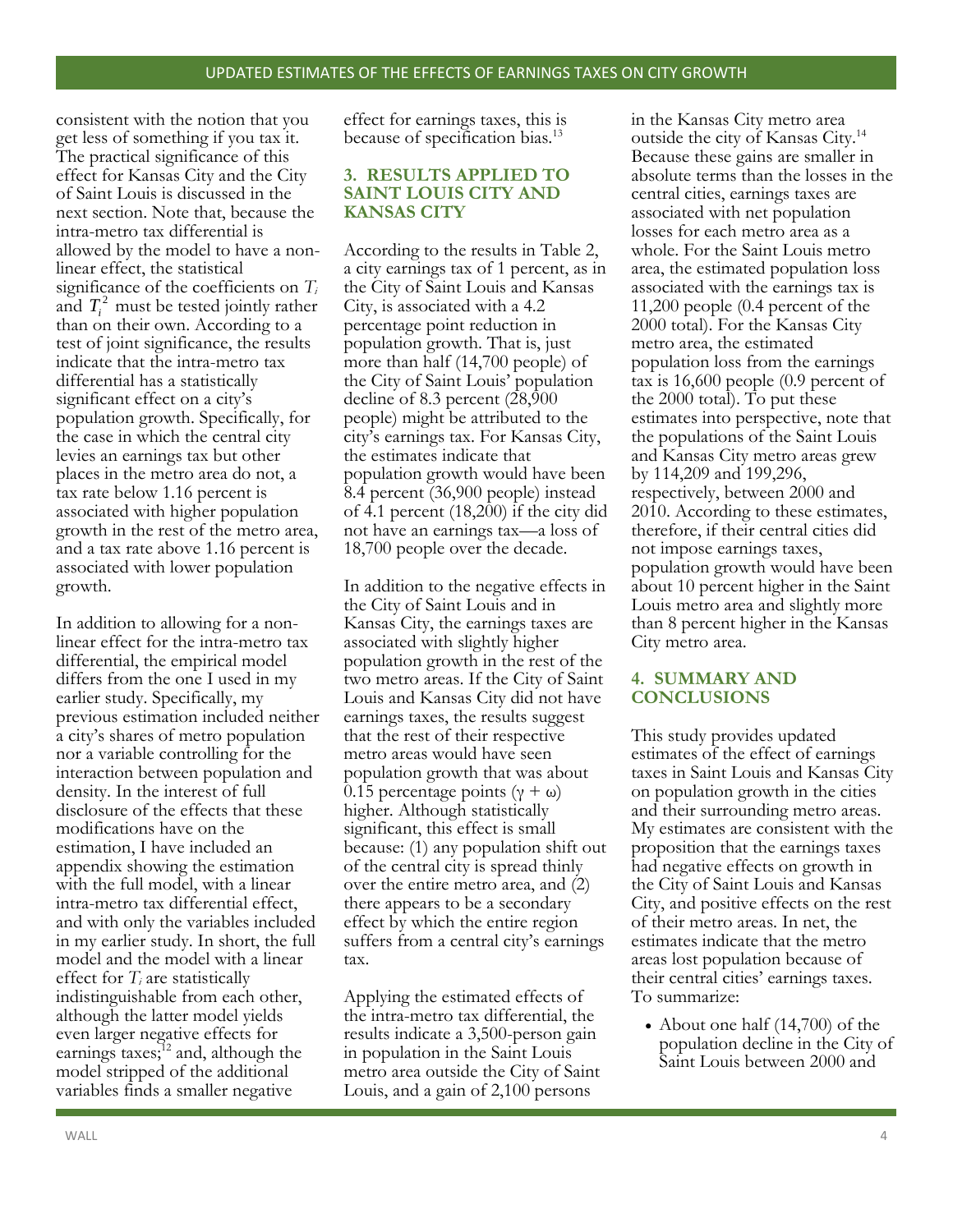2010 is attributed to the city's earnings tax.

- The rest of the Saint Louis metro area is estimated to have seen an increase of about 3,500 people because of the earnings tax, for a net loss of about 11,200 people in the Saint Louis metro area as a whole.
- For Kansas City, the earnings tax is attributed with cutting the city's population growth in half. Specifically, the city's population in 2010 was about 18,700 lower than it would have been in the absence of the tax.
- Although the rest of the Kansas City metro area is estimated to have seen a small increase in population because of the earnings tax (about 2,100 people), the net effect is that there were about 16,600 fewer people in the metro area.

Given the significant negative relationship between earnings taxes and growth in Saint Louis City and Kansas City, and the need to raise revenue to finance essential services, it is natural to ask what the cities should do instead. The answer to this question has two parts: First, because the estimation shown previously demonstrates that other cities raise revenue in less deleterious ways than do Saint Louis City and Kansas City, much can be learned from the experience of other cities. Second, in writing two papers outlining how to replace the earnings taxes in the City of Saint Louis and Kansas City, Joseph Haslag has already done much of the heavy lifting.<sup>15</sup>

*Howard Wall is professor of economics; director of the Hammond Institute for Free Enterprise; and senior research fellow in the Center for Economics and the Environment at Lindenwood University.*

| <b>Appendix: Alternative Specifications</b>                                                        |                 |            |                                     |  |                |           |  |  |  |
|----------------------------------------------------------------------------------------------------|-----------------|------------|-------------------------------------|--|----------------|-----------|--|--|--|
|                                                                                                    | Full Model      |            | Linear $T_i$                        |  | Stripped Model |           |  |  |  |
|                                                                                                    | Coeff. t-stat   |            | Coeff. $t$ -stat                    |  | Coeff.         | $t$ -stat |  |  |  |
| Earnings tax rate $(t_i)$                                                                          | $-4.226 -2.48$  |            | -4.425 -2.67                        |  | $-3.823$       | $-2.87$   |  |  |  |
| Intra-metro tax<br>differential $(T_i)$                                                            |                 | 1.108 0.35 | $-1.682 -1.61$                      |  | 0.590          | 0.85      |  |  |  |
| Intra-metro tax<br>differential squared $(T_i^2)$                                                  | $-0.959 - 1.03$ |            |                                     |  |                |           |  |  |  |
| Initial population $(N_i)$                                                                         | $-1.583 - 1.48$ |            | $-1.622 -1.51$                      |  | 0.072          | 0.48      |  |  |  |
| Initial density $(D_i)$                                                                            |                 |            | $-10.509$ $-0.25$ $-11.021$ $-0.26$ |  | $-8.962$       | $-0.21$   |  |  |  |
| Interaction of population<br>and density $(N_i \times D_i)$                                        | 6.750           | 1.70       | 6.936 1.74                          |  |                |           |  |  |  |
| Initial share of metro<br>population $(S_i)$                                                       | $-0.141 -2.37$  |            | $-0.150 -2.55$                      |  |                |           |  |  |  |
| Initial manufacturing<br>share $(M_i)$                                                             | $-0.287 -1.41$  |            | $-0.297 -1.50$                      |  | $-0.297$       | $-1.43$   |  |  |  |
| Common intercept                                                                                   | 16.718 2.66     |            | 17.518 2.94                         |  | 10.892         | 2.43      |  |  |  |
| Joint test of $T_i$ (p-value)                                                                      | 0.083           |            | na                                  |  | na             |           |  |  |  |
| $R^2$                                                                                              | 0.259           |            | 0.257                               |  | 0.200          |           |  |  |  |
| Adj $R^2$                                                                                          | 0.189           |            | 0.194                               |  | 0.139          |           |  |  |  |
| log-likelihood<br>Standard errors are corrected for heteroskedasticity. The estimates of the state | $-753.403$      |            | $-753.647$                          |  | $-760.584$     |           |  |  |  |

*Standard errors are corrected for heteroskedasticity. The estimates of the state effects, which are statistically significant, are suppressed for space considerations.*

## **NOTES**

<sup>1</sup> Barnett, Jeffrey L., and Phillip M. Vidal. "State and Local Government Finances Summary: 2011*."* U.S. Census Bureau, 2013.

<sup>2</sup> Property taxes, sales taxes, and income taxes account for, respectively, about 5.6 percent, 8.8 percent, and 14.2 percent of the City of Saint Louis' total revenue and about 8.5 percent, 10.8 percent, and 13.8 percent of Kansas City's total revenue (City of Saint Louis. "Comprehensive Annual Financial Report, Fiscal Year Ended June 30, 2012." and City of Kansas City. "Popular Annual Financial Report for the Fiscal Year Ending April 30, 2013."). Note that these numbers are percentages of

revenue from all sources. It is often claimed that the earnings tax accounts for about 30 percent of the City of Saint Louis' revenues and 20 percent of Kansas City's revenues. The 30 percent figure for Saint Louis is actually earnings tax revenue as a share of general funds revenue, which is less than half of total revenue. The 20 percent figure for Kansas City is actually the share of revenue from governmental activities only, which excludes revenue from water, sewer, and aviation.

<sup>3</sup> Wall, Howard J. New Estimates of the [Effects of City Earnings Taxes on Growth.](http://showmeinstitute.org/publications/essay/taxes/1035-new-evidence-of-the-effects-of-city-earnings-taxes-on-growth.html)  Show-Me Institute Essay, March 2011.

<sup>4</sup> Haslag, Joseph. How an Earnings Tax [Harms Cities Like Saint Louis and Kansas](http://showmeinstitute.org/publications/policy-study/taxes/343-how-an-earnings-tax-harms-cities.html)